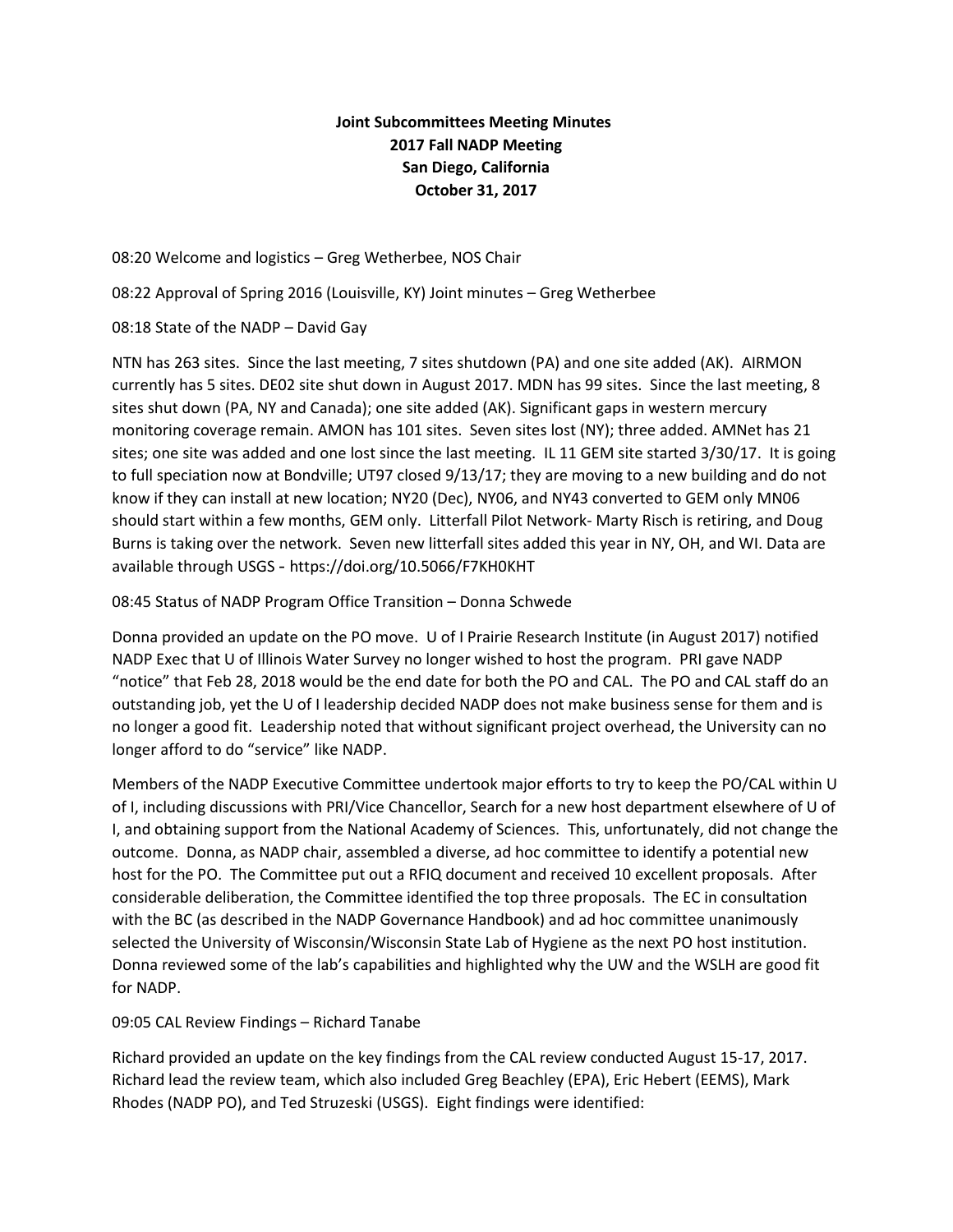Databases - Absence of a qualified backup for the CAL Database Manager.

QA/QC - Training/competency records and instrument/method prove-out records not easily produced or well-organized.

FIA Lab - Volumetric flasks not always covered.

Bucket/Bottle/Lid Preparation - Clean and approved supplies should not be stored in the garage.

Site Support - The trouble ticket system should have the site ID as a required field and part of the primary key.

Health and Safety - Ventilation in the FIA lab is woefully inadequate.

Laboratory Management - Elevated levels of  $NH<sub>3</sub>$  in the extraction hood are an on-going concern. In addition, because of the programmatic changes, the CAL may encounter challenges to meet their deliverables due to the delays that will occur with: Telemetry of e-gage data; Initial review of the precipitation gage data; and Operator support for e-gage and PDA issues.

## 09:15 CAL Report – Chris Lehmann

A detailed CAL Report is available online a[t http://go.illinois.edu/NADPCALReport.](http://go.illinois.edu/NADPCALReport) Chris responded to the August 2017 CAL review findings.

- 1. CAL's resolution of elevated levels of  $NH<sub>3</sub>$  in the extraction hood is approaching 10 months…Increasing the frequency of the hood sampling once a problem was detected. This was proposed for quicker troubleshooting. A number of actions were taken over the course of the year that have minimized the problem: Replaced carbon bed (twice); recoated inlet filters with citric acid, measured hood air flow and reduced velocity, added additional citric-acid coated inlet filters (and later replaced), and retrofitted bench with a second set of carbon filters before inlet.
- 2. CAL management team concurs with the finding the review team identified with the elimination of the site support position and impacts to telemetry, review and support for e-gage data. The issue remains unresolved.
- 3. Volumetric flasks not always covered… The problem was investigated, and determined that no active QC standards were stored uncovered. Corrective action taken immediately to instruct staff members to cover/stopper all flasks, and label those containing DI soak solutions. No further action is required.
- 4. Odor in FIA laboratory… The problem was investigated; it was determined that FIA instrument waste line was improperly installed. Also verified operation of laboratory ventilation system. No further action is required.
- 5. Training/competency records and instrument/method prove-out records were not easily produced… The CAL QC Chemist implemented corrective action to thoroughly document training records and verification of new instruments and methods. Information also incorporated into online electronic logbook system.
- 6. Bags and other media supplies approved for use should be stored in climate controlled lab… Problem investigated, and determined that no approved supplies were being stored in the garage. Corrective action underway to ensure that all approved supplies are tracked, labeled, and stored in a manner that is clear to everyone, including external parties.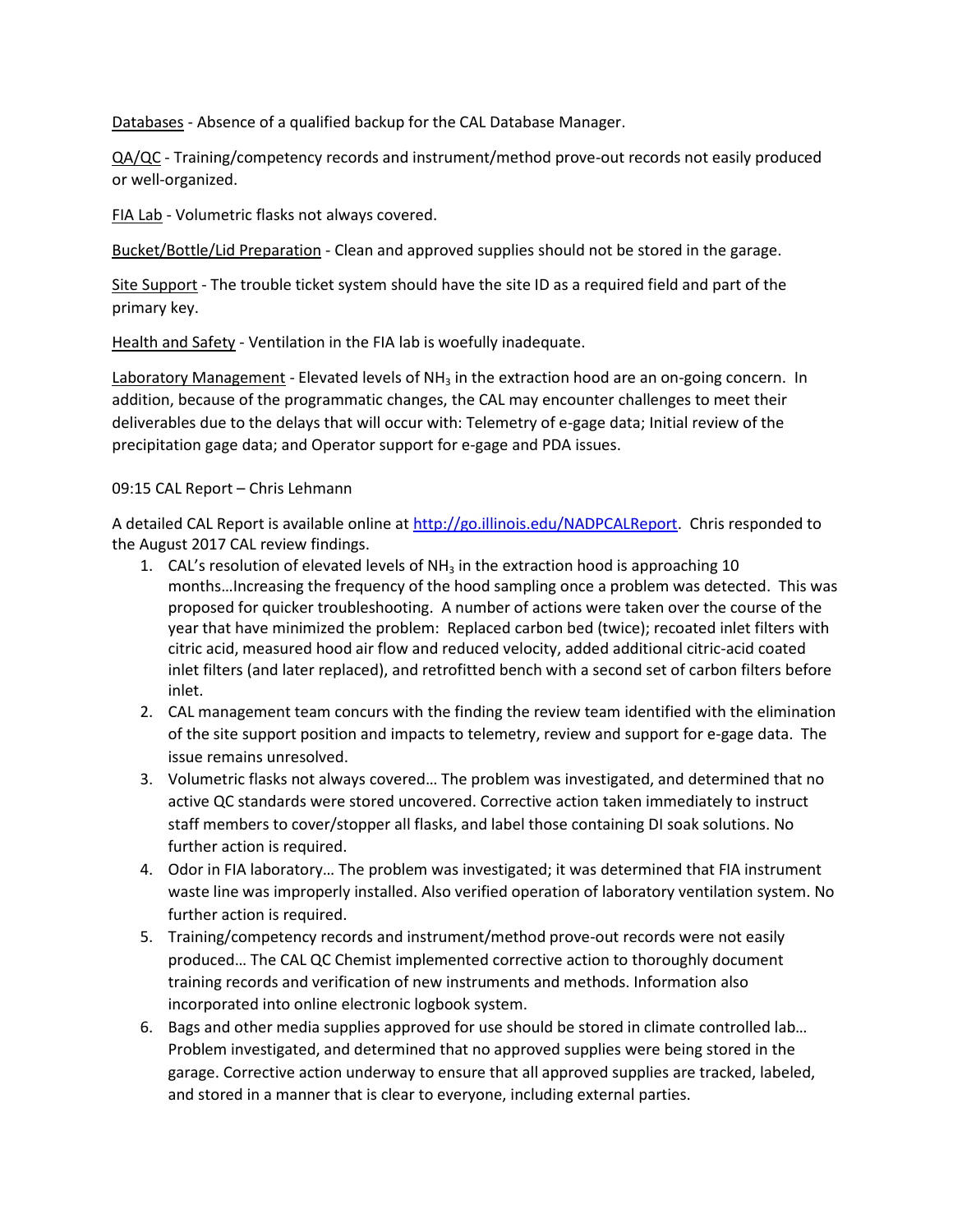- 7. Trouble ticket system lacks a Site ID field…relies on the user to add the Site ID as one of the keywords…could result in an orphaned ticket. Trouble tickets originating from CAL sample entry are automatically tagged with Site ID and sample ID. Keywords allow flexibility for problem to apply to multiple sites. Current system has safeguards to ensure no "orphan tickets" are created.
- 8. Absence of a qualified backup for the CAL Database Manager…. The CAL Management Team concurs that adequate backup of the CAL Database Manager remains a concern. Brian Kerschner has shown interest and has the ability to backup Tom Bergerhouse as necessary.

Lab Operations: pH/Conductivity Instrument EasyPREP TitrEC System commissioned January 2017 NTN Sample TQ4118SW; AIRMoN Sample AD1608L

Hach Lachat QuikChem 8500 Series 2, with conductivity module. Could not accurately measure conductivity below 8 µS/cm. CAL continues to make manual conductivity measurements.

Quality Assurance: QA Reports: 2016 report on website; QA Plan: 2017 version in revision; Standard Operating Procedures: Currently 53, available upon request, directory at <http://go.illinois.edu/NADPCALSOP>

434,418 NTN samples analyzed; 32,294 AIRMON samples analyzed; 14,295 AMoN samples analyzed

Data are being validated faster allowing for better data turnaround.

Pictures of enhancements to the Bondville site were shown.

09:30 AMon Update – Greg Beachley

Network has remained fairly stable over the past year. 96 sites are currently active. Five new sites were added in 2017. Eight sites closed.

Quality Assurance/Quality Control: Blanks are run at the CAL for quality control – include room blanks, hood blanks, water blanks. The past year they saw an increase in hood blank concentrations after replacing the filter. Retrofitted a new carbon filter and blanks have improved.

Precision estimated as standard deviation of replicates/average of replicates (coefficient of variation). Triplicates are sent to 5% of network sites each sampling period for network-wide precision estimates. Consistently acceptable annual precision results for passive samplers.

Uncertainty in ambient measurements calculated as a range using previous 3-years of data. Quartiles are calculated and the uncertainty for that range is calculated as the median of 2-sigma for the triplicates. Results are reported in the CAL's QA report. Data users can bracket their data with uncertainty values.

Travel Blanks: Travel blanks are shipped to sites every 1:4 sample periods. Limit of detection is calculated as the Currie method. Ambient concentrations below limit of detection are considered valid but within the noise of the blanks. Slight increase in LOD in 2017 (incomplete year). Concentrations below 0.3 ug/m3 in 2017 would be flagged.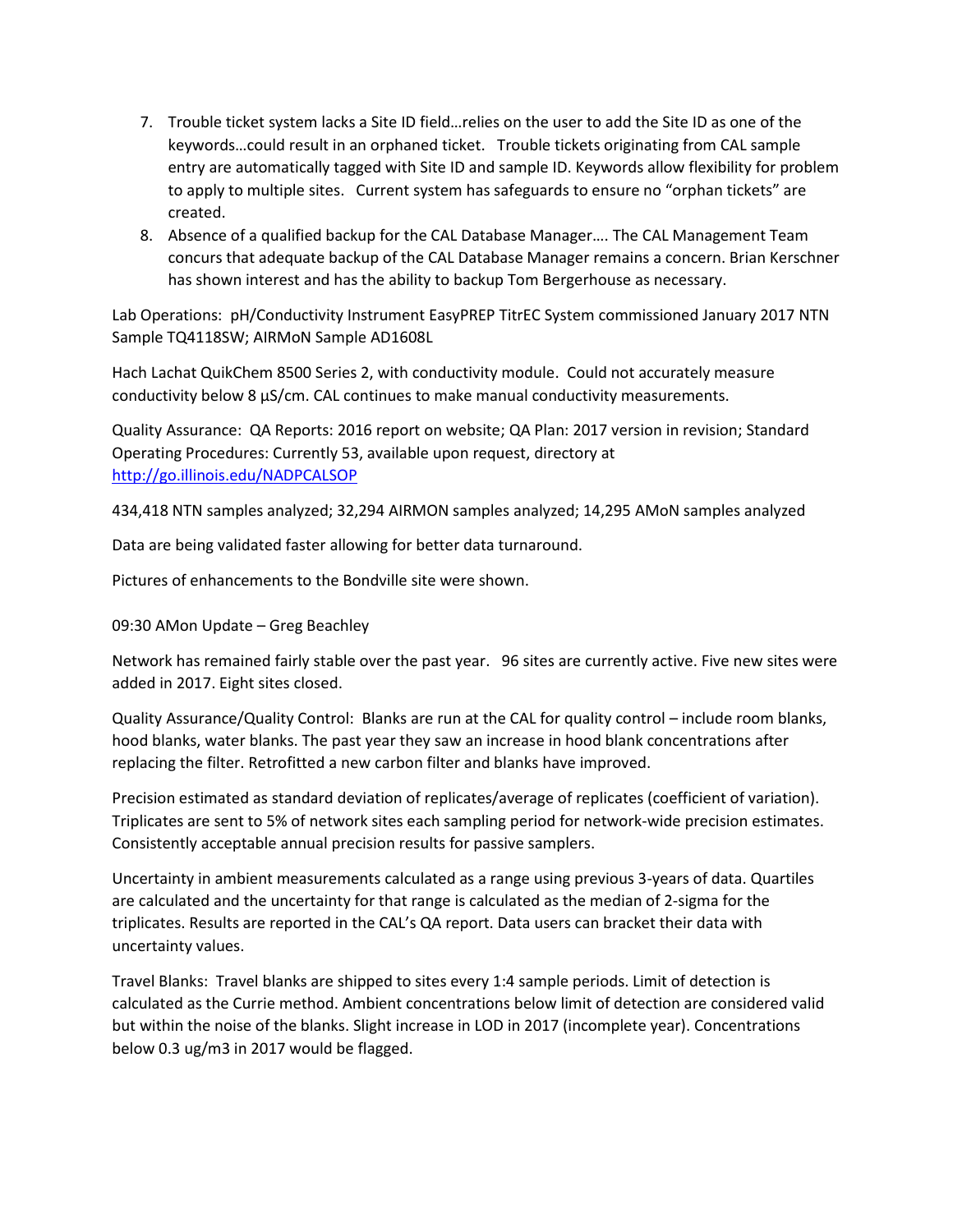Median travel blank concentration slightly higher in 2017 than 2016 (box and whisker plot). Variability is low compared to results we were seeing in 2013-2014 (good news!). 2017 median blank concentration may be lower once fall/winter data are included – typically lower concentrations.

A number of publications featuring AMoN data were noted. Researchers are using the data to look at trends, nitrogen deposition, ammonia variability in select regions.

09:35 HAL Report – Bob Brunette

MDN has been operating for 20 years, beginning in 1996. Currently, 99 sites operate in the network. Ten sites recently shut down; one site added in 2016, with four additional sites in the pipeline. The loss of sites in the west are problematic. National maps are incomplete.

Site Liaison Activities: Belforts are nearly gone with 6 left in MDN. The HAL had 319 phone/email requests for support. Hurricane Irma did not affect MDN site equipment, but access was limited for a short period of time at FL97, FL95, and FL11. Sites also experienced power outages. Storm did not affect PR20. The site was undamaged and sampling continued (generator)

HAL 2015 Review – 63% of 19 findings closed out with 7 open.

HAL has a new server with Promium-Element (LIMS) system and new SQL database. Last meeting, Bob reported the HAL is moving the database over in Jan. 2017. That has not been completed yet.

Data delivery schedule will be shortened because internal review is not finding many transcription errors (0.1%). HAL is looking to shorten Hg total data delivery to 60 days.

HAL 2016 QA Report shows that matrix duplicates (Total Hg) are typically within 5% RPD.

HAL/PO – PETG Tests – WA18 - ~ 1 Year Of Data; MDN Dual NCON – PETG / MDN Glass; MDN ACM – Glass. Tests will be performed at two additional sites (IL11, WI) for approximately 3 months.

No changes in HAL staff.

09:50 AMNet Update – Mark Olson

20 sites in the network. UT97 site closed. ME97 and OK99 are on life support. Future is uncertain. One new site (GEM) installed MA22. Possible new sites include Leach Lake in MN, Mexico City (2), and New York (2). Because of the shutdown of the ARA/Southern Company sites, at least three Tekran systems became available and were acquired by the PO. These donated systems are now available for interested groups to establish AMNet sites. PO has received equipment request from the Leach Lake Band of Ojibwa in MN. Efforts are currently underway to add speciation (1130,1135) to the Bondville, IL site. Boston University has a GEM site operating. Clifty Falls has speciation now. 11 site visits were performed in 2017. Several sites are problematic: ME97 and OK99, no data for 2016. MD08 and OH02, lack of argon during site visit. IN21, perm source didn't pass. All 2016 data are available, although password protected.